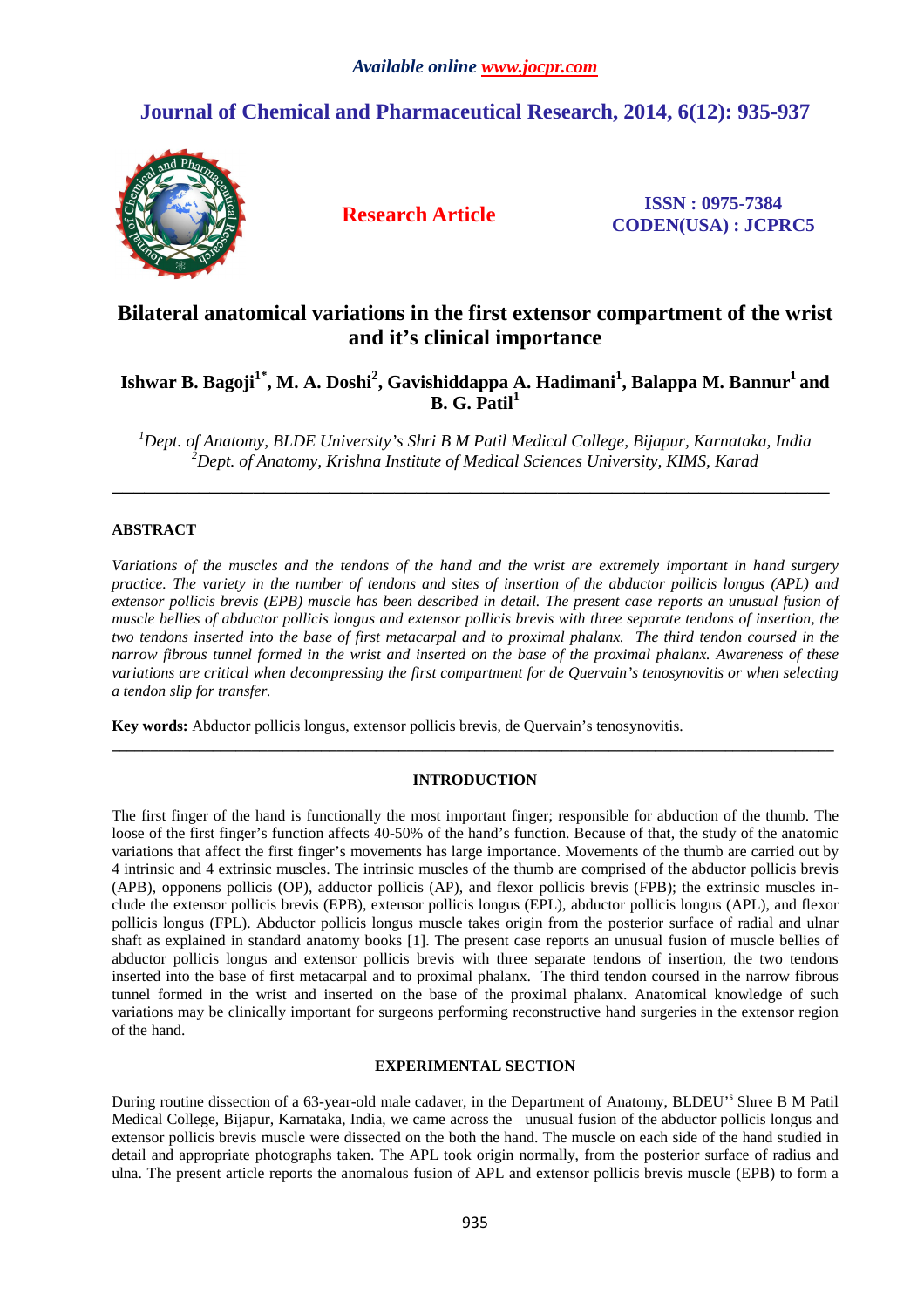single well defined muscle belly. The latter exhibited insertion in the form of two tendons into the base of first metacarpal bone and the base of the proximal phalanx. The third tendon was very slender, arose from small slip of the APL and coursed in the narrow fibro aponeurotic tunnel formed deep to the extensor retinaculum and finally inserted to base of the proximal phalanx. Abnormal insertion of APL has often been reported, however, the abnormal insertion pattern of APL was also associated with abnormal fusion of APL and EPB.

*\_\_\_\_\_\_\_\_\_\_\_\_\_\_\_\_\_\_\_\_\_\_\_\_\_\_\_\_\_\_\_\_\_\_\_\_\_\_\_\_\_\_\_\_\_\_\_\_\_\_\_\_\_\_\_\_\_\_\_\_\_\_\_\_\_\_\_\_\_\_\_\_\_\_\_\_\_\_*

#### **Figure1: Photograph of dissected Right and left hand specimen showing the extensor tendons at the wrist**



*APL\* (Abductor Pollicis Longus) EPB\*\* (Extensor Pollicis Brevis) (Arrow) Anomalous tendon of APL* 

#### **DISCUSSION**

Early anatomy textbooks described the anatomy of the first extensor compartment as consisting of a single APL and an extensor pollicis brevis (EPB) tendon having insertions on the first metacarpal and proximal phalanx, respectively [2].

The Abductor Pollicis Longus is known to exhibit numerous variations of its insertion [3], and for this reason, studies about its origin aren't so frequent like studies about its form of insertion. The APL's tendon helps the stabilization of the carpometacarpal articulation of the first finger and is unique just in 30% of the cases, double in 50% and multiple in 20% [4], and it can exist until nine tendons [5]. The accessory tendons are found inserted in trapezia (30%), abductor pollicis curt (44%), opponent pollicis (16%) or linked to the thenar fascia. Presence of fused bellies and three tendons of insertion may be a contributing factor in the etiology of intersection syndrome. Surgical treatment of intersection syndrome usually involves rarity of unusual fusion of APL and EPB. Our present case presents rare occurrence of abnormal morphology and course of both muscles and hence is of immense clinical value. These aberrant tendons are clinically important because their presence can cause persistent pain after surgical division of the first compartment of the extensor retinaculum to treat thumb inflammation [6].

However, the presence of numerous tendons of insertion can increase the friction between them and cause an inflammation in the ossiofibrous tunnel of the abductor pollicis longus and extensor pollicis brevis in the first compartment of the extensor retinaculum contributing to the etiology of a syndrome named tenosynovitis of de Quervain [7].

Hence the Knowledge of these multiple tendons and variation in their distal attachments of the APL are essential in the treatment of de Quervain's stenosing tenosynovitis, in interposition arthroplasty, tendon transfer, tendon translocation and ligament reconstruction in arthrosis.

### **REFERENCES**

[1] Standring S. Gray's Anatomy – *The Anatomical Basis of Clinical Practice*. 39th.ed. Elsevier Churchill Livingstone, New York, **2005**, pp. 881.